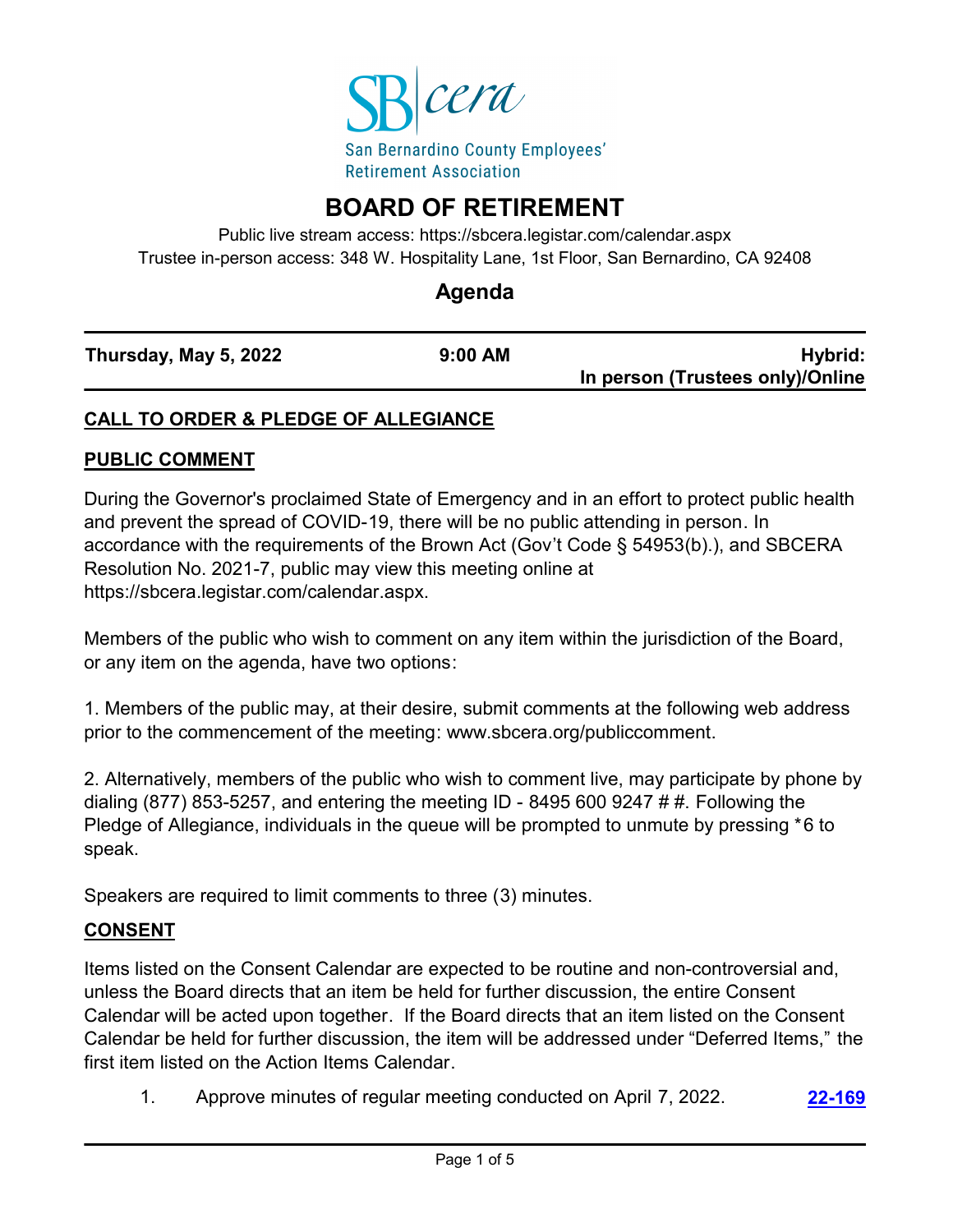|                     | 2.  | Approve minutes of Special Board of Retirement Meeting conducted<br>on February 24, 2022.                                                                                                                                                                               | <u>22-162</u>   |  |
|---------------------|-----|-------------------------------------------------------------------------------------------------------------------------------------------------------------------------------------------------------------------------------------------------------------------------|-----------------|--|
|                     | 3.  | Approve Service Retirements and Change Effective Date.                                                                                                                                                                                                                  | <b>22-160</b>   |  |
|                     | 4.  | Pursuant to SBCERA Resolution No. 2021-7, find that the State of<br>Emergency continues to directly impact the ability to meet safely in<br>person and therefore continue conducting the SBCERA Board and<br>Committee meetings in the month of May in a hybrid format. | 22-170          |  |
|                     | 5.  | Approve the Service-Connected Disability Retirement application of<br>Troy J. Hutton - San Bernardino County - County Fire.                                                                                                                                             | 22-144          |  |
|                     | 6.  | Approve the Non-Service-Connected Disability Retirement with<br>Supplemental Retirement Allowance of Charles A. Leming - San<br>Bernardino County - Public Health.                                                                                                      | 22-147          |  |
|                     | 7.  | Approve the Service-Connected Disability Retirement application of<br>Keith Montgomery - San Bernardino County - ARMC.                                                                                                                                                  | 22-090          |  |
|                     | 8.  | Approve the Service-Connected Disability Retirement application of<br>Heather Onsum Stoops - San Bernardino County - Sheriff/Coroner.                                                                                                                                   | 22-163          |  |
|                     | 9.  | Approve the Service-Connected Disability Retirement application of<br>Joshua L. Wisham - San Bernardino County - Sheriff.                                                                                                                                               | 22-146          |  |
|                     | 10. | Adopt SBCERA Resolution No. 2022-3 - Employer Pay Codes of<br><b>Employee Compensation.</b>                                                                                                                                                                             | 22-167          |  |
|                     | 11. | Approve Compensation Adjustments for Chief Executive Officer and<br>Chief Counsel.                                                                                                                                                                                      | 22-172          |  |
|                     | 12. | Rescind Investment Policy No. 021 (Requests for Personally<br>Identifiable Information).                                                                                                                                                                                | 22-003.3        |  |
|                     | 13. | Approve and adopt updates to Education and Training Policy No. 001<br>(Trustees Education/Training Policy).                                                                                                                                                             | <u>22-156.1</u> |  |
|                     | 14. | Approve and adopt updates to Education and Training Policy No. 002<br>(Staff Education/Training, Travel & Expenses Policy).                                                                                                                                             | <u>22-155.1</u> |  |
| <b>ACTION ITEMS</b> |     |                                                                                                                                                                                                                                                                         |                 |  |
|                     | 15. | Action on Deferred Items from Consent, if any.                                                                                                                                                                                                                          | <u>22-176</u>   |  |

16. Provide direction to SBCERA Trustees appointed as voting delegate **[22-194](http://sbcera.legistar.com/gateway.aspx?m=l&id=/matter.aspx?key=4510)**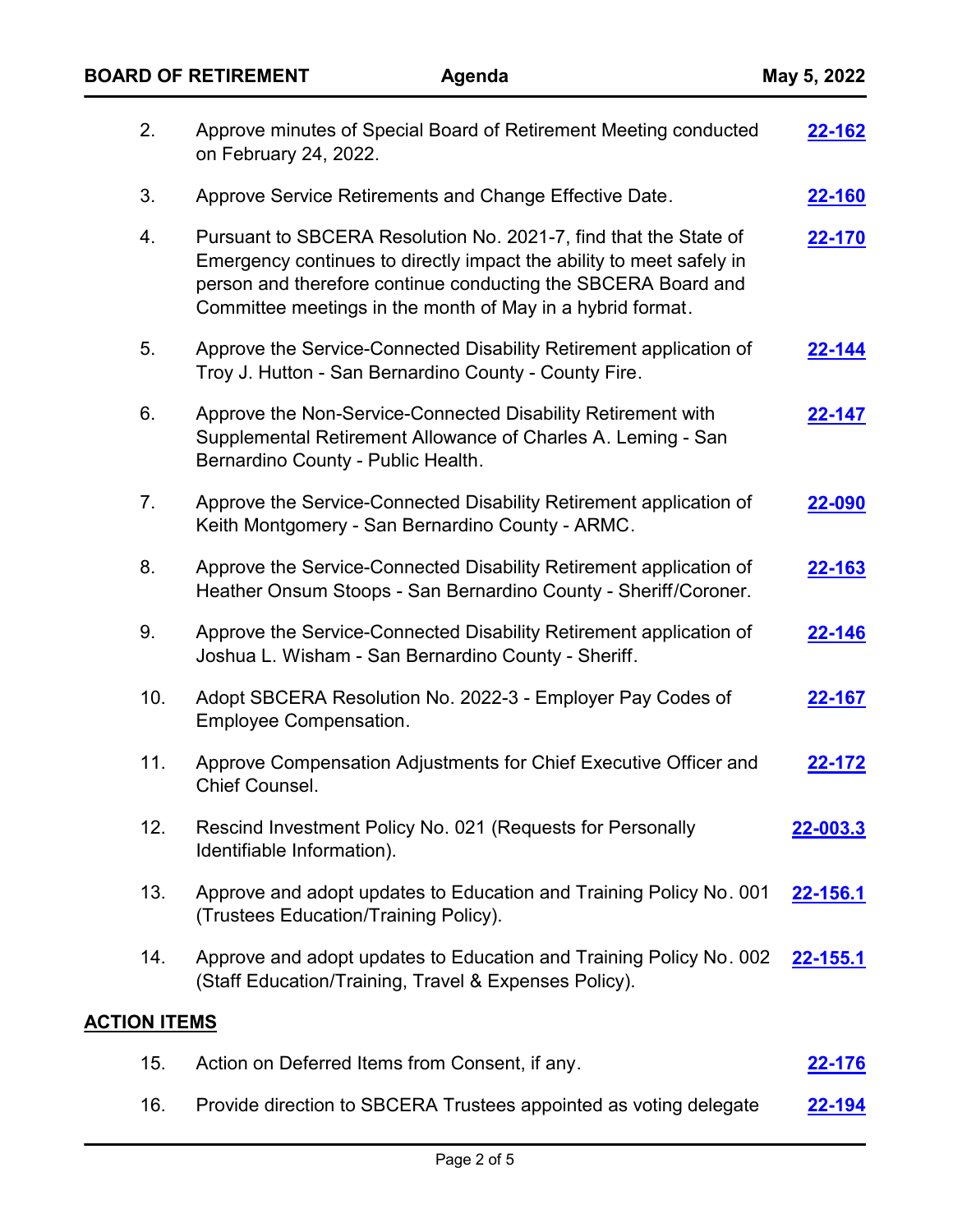|                          | <b>BOARD OF RETIREMENT</b><br>Agenda                                                                                                                                                                                                                                                 | May 5, 2022     |
|--------------------------|--------------------------------------------------------------------------------------------------------------------------------------------------------------------------------------------------------------------------------------------------------------------------------------|-----------------|
|                          | and alternate voting delegate for the SACRS Business Meeting to be<br>held at the upcoming SACRS Fall Conference on Friday, May 13,<br>2022; Receive Legislative Update report.                                                                                                      |                 |
| 17.                      | Approve the addition of Incentive Compensation for Investment<br>Officers; and adopt Resolution No. 2022-2: Approval of the<br>Implementation of San Bernardino County Employees' Retirement<br>Association Investment Staff Incentive Awards and Designation of<br><b>Employees</b> | $22 - 142.1$    |
| 18.                      | Approve the initial allocation of \$200 million to State Street Global<br>Advisors for the MSCI World ex-USA Index strategy, subject to<br>completion of legal document review.                                                                                                      | 22-054.1        |
| <b>INFORMATION ITEMS</b> |                                                                                                                                                                                                                                                                                      |                 |
| 19.                      | Strategic Communications Plan - Annual Update.                                                                                                                                                                                                                                       | <u>22-153.1</u> |
| 20.                      | Presentation by NEPC of their Quarterly Investment Performance<br>Review for the period ending March 31, 2022.                                                                                                                                                                       | 22-186          |
| 21.                      | 2022 Preliminary Asset Allocation Review & Capital Market<br>Assumptions.                                                                                                                                                                                                            | 22-101.1        |
| 22.                      | Consider the addition of a sixth strategic pillar of "Data Security and<br>Integrity" for inclusion in the Triennial Strategic Plan for Fiscal Years<br>2023 to 2025.                                                                                                                | 22-190          |
| <b>RECEIVE AND FILE</b>  |                                                                                                                                                                                                                                                                                      |                 |
| 23.                      | Report on the Investment Committee meeting conducted April 14,<br>2022.                                                                                                                                                                                                              | <u>22-154</u>   |
| 24.                      | Report on the Executive Committee meeting conducted on April 14,<br>2022.                                                                                                                                                                                                            | 22-173          |
| 25.                      | Report on the Administrative Committee meeting conducted on April<br>21, 2022.                                                                                                                                                                                                       | <u>22-174</u>   |

### **CLOSED SESSION**

Any Closed Session Disability Applications, whether pulled from Consent Agenda or originally agendized as a Closed Session Agenda item, will be considered in Closed Session unless the applicant specifically waives confidentiality and requests that his or her application be considered in Open Session.

Disability Applications - [Article 1, Section 1, California Constitution (Right to Privacy) and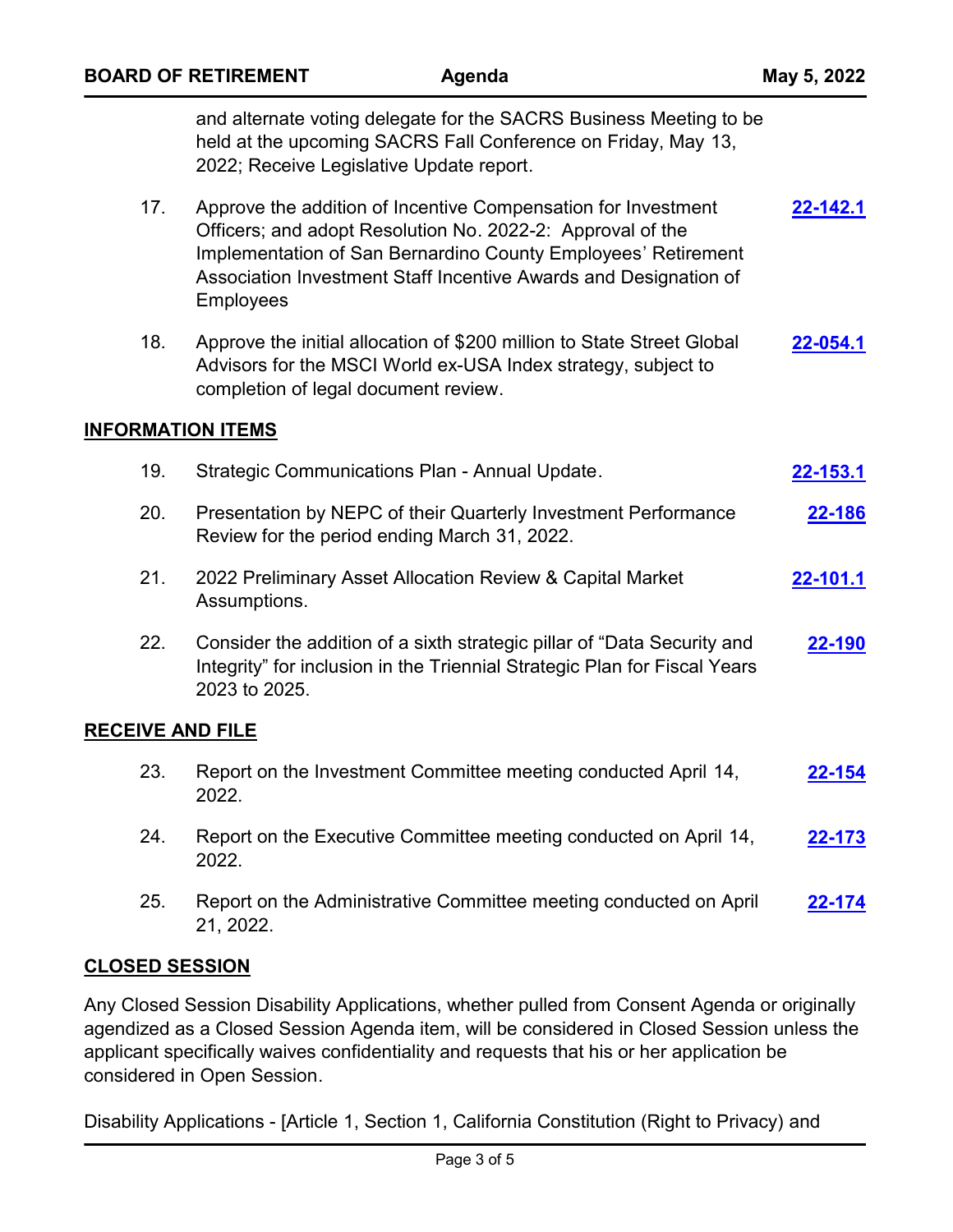| <b>BOARD OF RETIREMENT</b>                 |                          |                                                       | Agenda                                                                                                                                                                                                        | May 5, 2022   |  |
|--------------------------------------------|--------------------------|-------------------------------------------------------|---------------------------------------------------------------------------------------------------------------------------------------------------------------------------------------------------------------|---------------|--|
| California Government Code Section 54957]: |                          |                                                       |                                                                                                                                                                                                               |               |  |
|                                            | 26.                      | Bernardino County - Public Works.                     | Review and determine the Service-Connected Disability Retirement<br>with Supplemental Retirement Allowance of James Gillam Jr. - San                                                                          | $22 - 145$    |  |
|                                            | 27.                      | Bernardino County - Behavioral Health.                | Review and determine the Service-Connected Disability Retirement<br>with Supplemental Retirement Allowance of Alma Martinez - San                                                                             | $22 - 158$    |  |
|                                            | 28.                      |                                                       | Approve and adopt the proposed findings and the recommendations<br>of the referee regarding the Service-Connected Disability Retirement<br>of Ramona Valdez - San Bernardino County - Child Support Services. | 19-543.2      |  |
|                                            | 29.                      | Bernardino County - Probation.                        | Review and determine the Service-Connected Disability Retirement<br>with Supplemental Retirement Allowance of Juanita Weiss - San                                                                             | 22-164        |  |
|                                            |                          |                                                       | Other Closed Session Matters:                                                                                                                                                                                 |               |  |
|                                            | 30.<br>721               | section 54957.6)                                      | <b>CONFERENCE WITH LABOR NEGOTIATORS (Government Code</b><br>Agency designated representatives: Debby Cherney, Stacey Barnier<br>Employee Organization: Service Employees International Union Local           | 22-161        |  |
|                                            | <b>OPEN SESSION</b>      |                                                       |                                                                                                                                                                                                               |               |  |
|                                            | 31.                      | Report by Counsel on actions taken in Closed Session. |                                                                                                                                                                                                               | 22-177        |  |
|                                            | <b>EXECUTIVE REPORTS</b> |                                                       |                                                                                                                                                                                                               |               |  |
|                                            | 32.                      | <b>Chief Executive Officer.</b>                       |                                                                                                                                                                                                               | <u>22-191</u> |  |
|                                            | 33.                      | Chief Counsel.                                        |                                                                                                                                                                                                               | <u>22-192</u> |  |
|                                            | 34.                      | <b>Chief Investment Officer.</b>                      |                                                                                                                                                                                                               | <u>22-187</u> |  |

### **TRUSTEE ATTENDANCE REPORTS**

Pursuant to Government Code §53232.3(d) members of a legislative body shall provide brief reports on meetings attended at the expense of the local agency at the next regular meeting of the legislative body.

35. Report by the Trustees concerning conferences and other meetings attended (as specified by Education & Training Policy No. 003 - "Trustee Travel and Expense Policy"). **[22-178](http://sbcera.legistar.com/gateway.aspx?m=l&id=/matter.aspx?key=4495)**